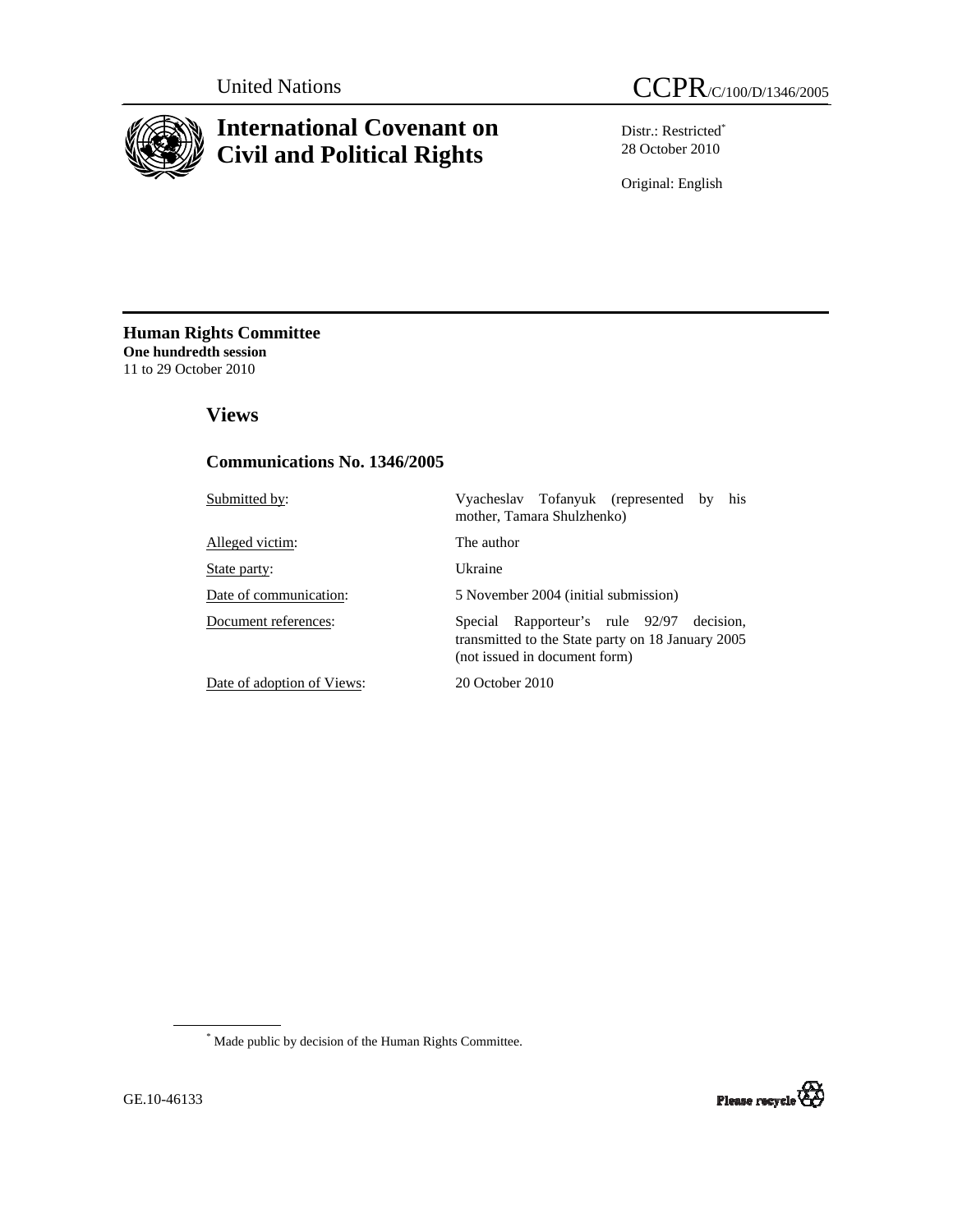| Subject matter:                   | Retroactive application of an interim law                            |
|-----------------------------------|----------------------------------------------------------------------|
| Procedural issue:                 | Non-substantiation                                                   |
| Substantive issues:               | Right to retroactive application of the law with<br>lighter penalty. |
| Articles of the Covenant:         | 15, paragraph 1                                                      |
| Article of the Optional Protocol: | 7                                                                    |

On 20 October 2010 the Human Rights Committee adopted the annexed text as the Committee's Views under article 5, paragraph 4, of the Optional Protocol in respect of communication No. 1346/2005.

[Annex]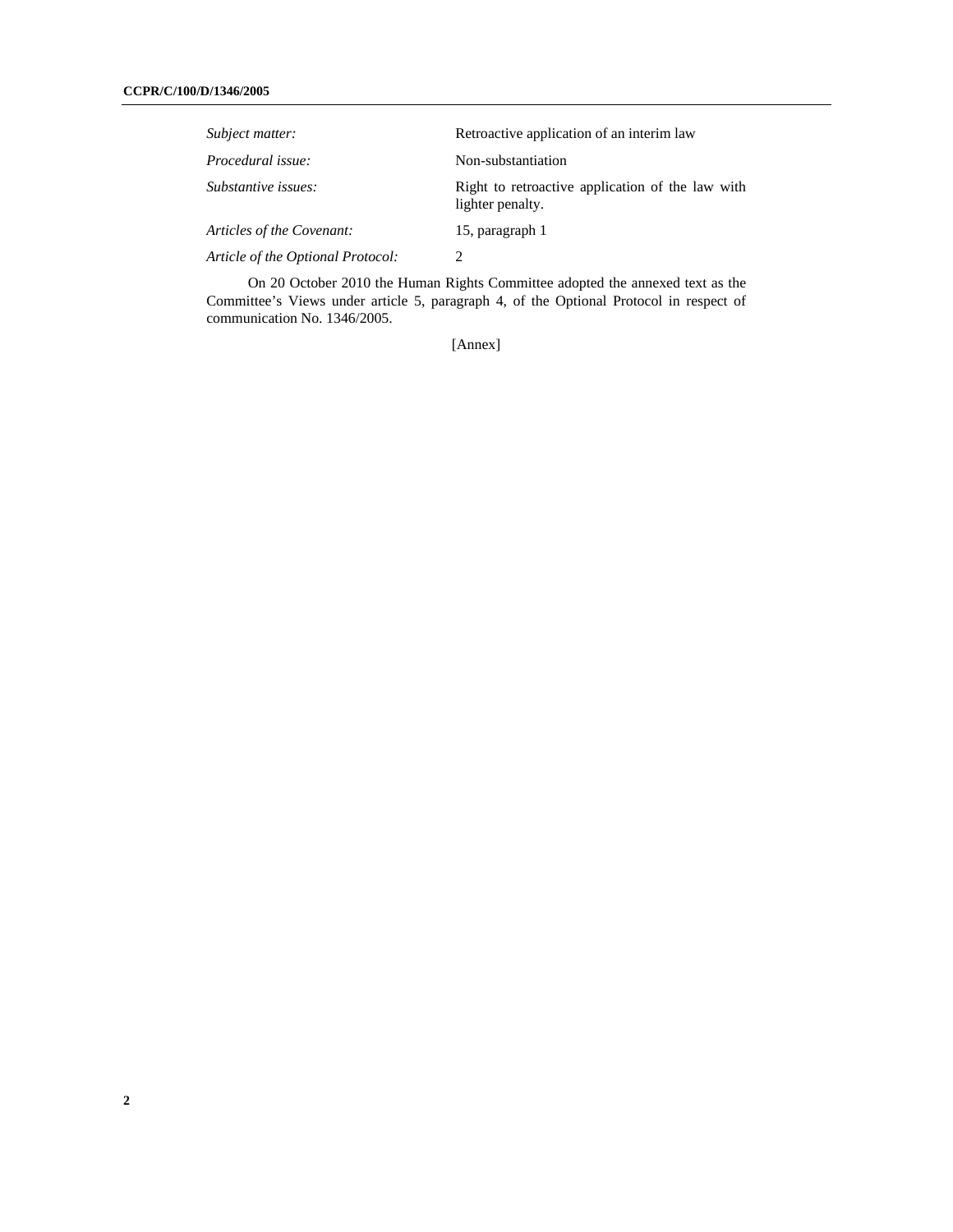## **Annex**

# **Views of the Human Rights Committee under article 5, paragraph 4, of the Optional Protocol to the International Covenant on Civil and Political rights (one hundredth session)**

concerning

 **Communication No. 1346/2005\*\***

| Submitted by:          | his.<br>Vyacheslav Tofanyuk (represented by<br>mother, Tamara Shulzhenko) |
|------------------------|---------------------------------------------------------------------------|
| Alleged victim:        | The author                                                                |
| <b>State Party:</b>    | Ukraine                                                                   |
| Date of communication: | 5 November 2004 (initial submission)                                      |

 The Human Rights Committee, established under article 28 of the International Covenant on Civil and Political Rights,

Meeting on 20 October 2010,

 Having concluded its consideration of communication No. 1346/2005, submitted to the Human Rights Committee on behalf of Mr. Vyacheslav Tofanyuk under the Optional Protocol to the International Covenant on Civil and Political Rights,

 Having taken into account all written information made available to it by the author of the communication, and the State party,

Adopts the following:

## **Views under article 5, paragraph 4, of the Optional Protocol**

1. The author of the communication is Mr. Vyacheslav Tofanyuk, a Russian speaking national of Ukraine born in 1974, who is serving a life sentence in Ukraine. He claims that his rights have been violated by the State party, but invokes no specific articles of the Covenant. However, the communication may raise issues under articles 7, 14, and 15, paragraph 1, of the Covenant. The Optional Protocol entered into force for Ukraine on 25 October 1991. He is represented by his mother, Tamara Shulzhenko.

<sup>\*\*</sup> The following members of the Committee participated in the examination of the present communication: Mr. Abdelfattah Amor, Mr. Prafullachandra Natwarlal Bhagwati, Mr. Lazhari Bouzid, Mr. Mahjoub El Haiba, Mr. Yuji Iwasawa, Ms. Helen Keller, Mr. Rajsoomer Lallah, Ms. Zonke Zanele Majodina, Mr. Rafael Rivas Posada, Sir Nigel Rodley and Mr. Fabian Omar Salvioli.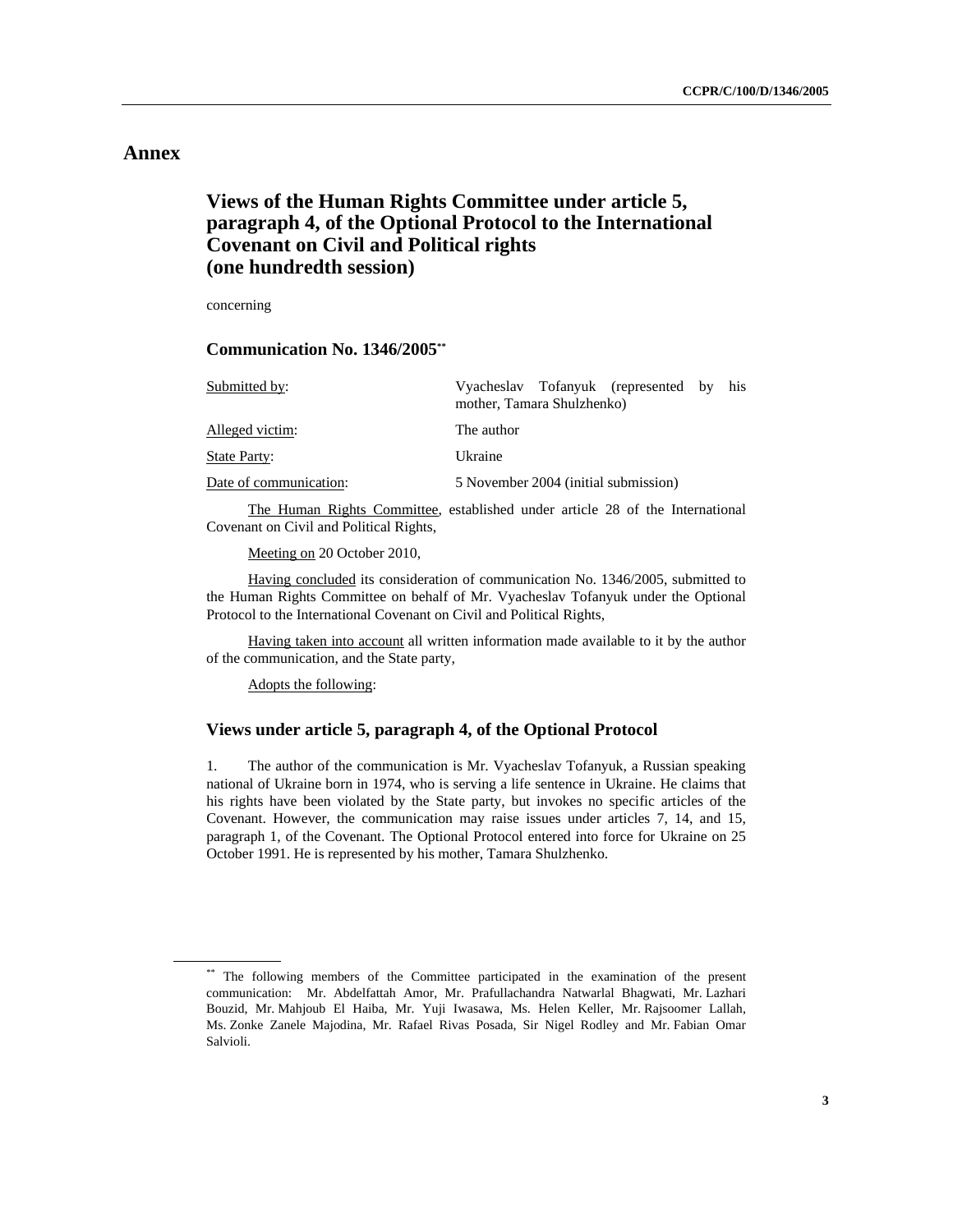#### **The facts as presented by the author**

2.1 On 10 April 1998, the Kiev City Court found the author guilty under section 93 of the Criminal Code of 1960 for premeditated murder and sentenced him to death. His cassation appeal was dismissed by the Supreme Court on 2 July 1998.

2.2 On 29 December 1999, the Constitutional Court declared that capital punishment was unconstitutional. From that date, the most severe punishment, with capital punishment removed, under the old Criminal Code of 1960 was 15 years of imprisonment or 20 years of imprisonment in case of a pardon. The author contends that following the decision of the Constitutional Court, he was entitled to have his sentence reviewed and his punishment changed to 15 years imprisonment under sections 6 and 54 of the Criminal Code and section 58 of the Constitution.

2.3 On 22 February 2000, the Parliament (Verhovnaya Rada) adopted a law "On amendments to the Criminal Code, the Criminal Procedure Code and the Correctional Labour Code", which entered into force on 4 April 2000. Under this law the death sentences were commuted to life imprisonment. The commutation of the author's death sentence to life imprisonment was confirmed on 23 August 2000. The author submits that he was unaware of the commutation of his sentence and that the new penalty means that he was convicted twice for the same crime in violation of section 61 of the Constitution. He claims that the new law increased the penalty for the offence which he committed, vis-à-vis the penalty under the "transitional law" – the Criminal Code, which was in force between 29 December 1999, when the decision of the Constitutional Court was adopted, and 4 April 2000, when the law on amendments to the codes entered into force.

2.4 The author adds that there were several mistakes in his indictment and judgment in relation to his employment status, educational background as well as discrepancies in witness testimonies. He contends that the judges were not impartial and that the sentence was based only on his confession and did not take into account the mitigating circumstances. He adds that the well argued cassation appeal prepared by his lawyer was replaced by another one, which was inconsistent and vague, also prepared by the same lawyer.

2.5 The author argues that he submitted a petition to the Kiev City Court on 20 January 2000 under section 74, parts 2 and 3, of the Criminal Code. He claims that under section 411 of the Criminal Procedure Code the court had an obligation to invite him to the court proceedings and re-examine his case. However, the court secretly commuted his death sentence to life imprisonment and responded to his petition only in 2004. He claims that his petition was submitted before the law on amendments to the Criminal Code was adopted, and that the court should have responded within the time limits established by law.

2.6 The author adds that, after his arrest on 29 June 1997, he was subjected to illtreatment during the interrogations by the police. In particular, he was beaten with a rubber truncheon and, as a result, he lost consciousness.

#### **The complaint**

3.1 The author claims that his right to retroactive application of the law with lighter penalty was violated as the court did not apply the "transitional law" when commuting his death sentence.

3.2 The author claims that there were factual mistakes in his indictment and judgment and that the judges were not impartial. Furthermore, his conviction was based only on his confession and did not take into account the mitigating circumstances.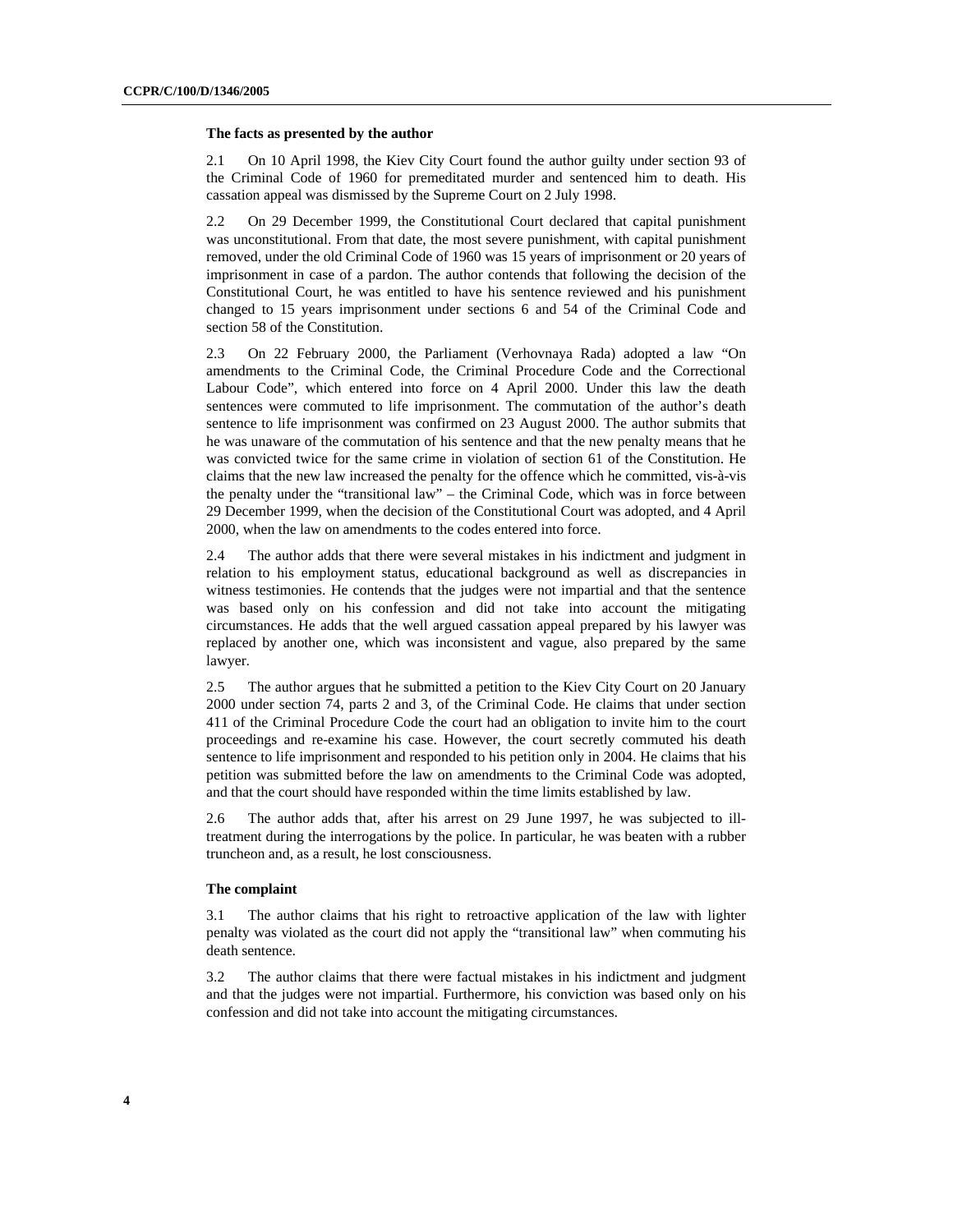3.3 He claims that his right to re-examination of his sentence in his presence was not respected and that the imposition of the new penalty meant that he was convicted twice for the same crime.

3.4 He claims that he was subjected to ill-treatment during the interrogations by the police.

3.5 As stated, the author does not invoke any articles of the Covenant. However, as noted, the communication may raise issues under articles 7, 14, and 15, paragraph 1, of the Covenant.

#### **State party's observations on admissibility and merits**

4.1 On 28 April 2005, the State party submitted that the author and his accomplice were found guilty of premeditated murder and sentenced to death on 10 April 1998. The author's guilt was proven by witness statements, forensic and medical expertise.

4.2 During the pre-trial investigation, the author confessed his guilt and gave full description of the circumstances of the crime, including those that could only be known by the person who committed the crime. He did not complain of any unlawful methods applied during the investigation. His confession served as a basis for his conviction. The court assessed the evidence, qualified his actions and issued the sentence correctly. The cassation appeals by the author and his lawyer were rejected by the Supreme Court on 2 July 1998.

4.3 On 23 August 2000, the author's death sentence was commuted to life imprisonment under the law "on amendments to the Criminal Code, the Criminal Procedure Code and the Correctional Labor Code of Ukraine". This law removed section 24 of the Criminal Code on death penalty and replaced it by section 25, which establishes life imprisonment. Under chapter 2 of this law, death sentences which had not been executed at the time of its entry into force, should be brought in compliance with it. Therefore, the author's death sentence was commuted to life imprisonment.

4.4 The State party refers to the author's claim that he was sentenced twice for the same crime and argues that the claim is unfounded, as there was no violation of the criminal procedure law.

#### **Author's comments on the State party's observations**

5.1 On 11 July 2005, the author argued that the State party's comments are unfounded and false, provide only general information and fail to address the violations occurred during the investigation process.

5.2 The author adds that he was not provided with legal assistance for ten days after his arrest. The lawyer appointed after this period did not defend his interests and his participation was a mere formality. On the first day after his arrest he was subjected to ill treatment and was forced to testify against his accomplice in the crime. His lawyer also convinced him to do that in order to receive a lighter punishment. He later found out that his lawyer was also defending his accomplice, despite the conflicting interests. His requests to change his lawyer were denied by the court. He adds that his lawyer did not plead to change the charges or to obtain any expertise.

5.3 The author contends that the indictment and judgment do not contain important evidence, such as the number of wounds inflicted to the victim by each individual, as it is not clear who caused the wounds and who finally killed them. He adds that the judgment does not mention the intention of each accused persons, instead, the sentence generalized their actions and made a general conclusion.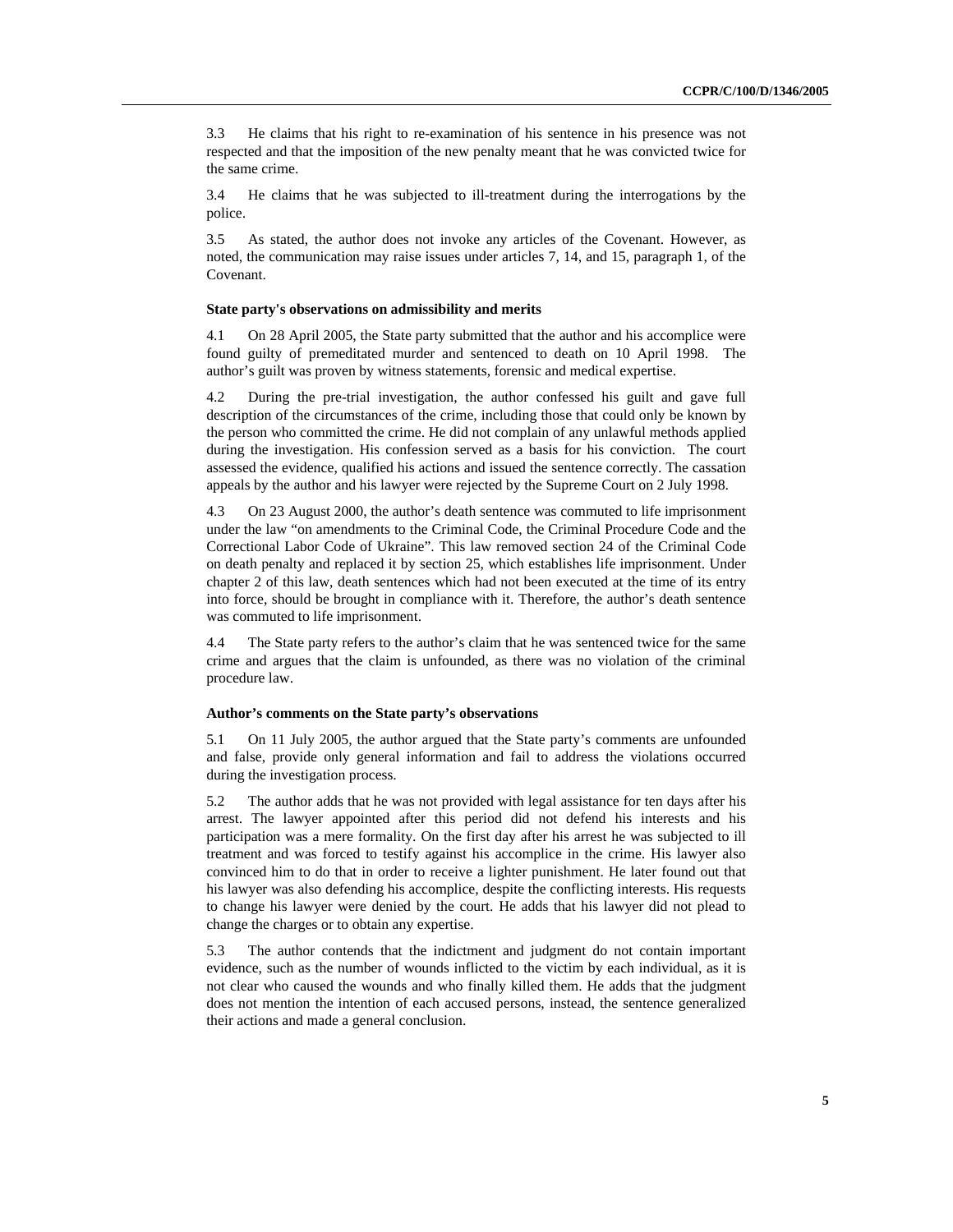5.4 The author adds that after his death sentence his lawyer refused to defend his interests at the cassation level, thus he had to ask another lawyer's help with the cassation appeal. However, later he found out that his initial lawyer has in fact submitted a cassation appeal on his behalf again for mere formality. Therefore, he explains that his case file contains two cassation appeals. He claims that this means that he did not have any legal assistance either during investigation or during court proceedings.

5.5 The author adds that the court proceedings were not impartial. His request to invite his witness, whose testimonies would have been important, was rejected. This witness was not examined also during the pre-trial investigation, despite his requests. He claims that his request was not recorded in the court transcript therefore he has no evidence to prove other than a note written by this witness. He argues that the court transcript is not complete and contains false information in relation to testimonies given by witnesses. He adds that the court also ignored the extenuating circumstance under section 40 of the Criminal Code such as his confession and assistance to the investigation.

5.6 The author argues that all his case materials are in Ukrainian language which he does not understand. He claims he was not provided with the assistance of a translator. The court transcript states that he chose the documents to be in Ukrainian language which he claims is a false statement.

## **Further comments by the parties**

6 On 28 November 2005, the State party reiterated the facts from its previous submission and added that the author's claims of unlawful methods of investigation involving physical pressure have not been confirmed. The author has been serving his sentence in Vinnits prison since 2001. During this time, he has not complained of detention conditions to either prison administration or other state agencies.

7.1 On 1 March 2006, the author referred to the research study of a post-graduate student according to which a moratorium to the execution of the death penalty was adopted in 1996, when the Commission to abolish death penalty was created, but no legislative acts were adopted. The decision of the Constitutional Court of 1999 found section 24 and other sections of the Criminal Code regarding death penalty unconstitutional. It also obliged the Supreme Court to bring the Criminal Code in compliance with its decision. The decision of the Constitutional Court in itself introduces changes to the criminal law. Under section 152 of the Constitution, the provisions of laws that are declared unconstitutional are void from the moment of the adoption of the decision by the court. Accordingly, the changes in the Criminal Code were introduced already on 30 December 1999. In particular, section 24 and 23 other sections regarding death penalty became null. The law in Ukraine does not require Parliament's confirmation for the amendments to enter into force. The Parliament only duplicates the decision of the Constitutional Court. He considers that the Parliament is responsible to introduce changes that have not yet been introduced by the Constitutional Court, but that are the natural consequence of changes made by the court.

7.2 The author refers to the above mentioned study and suggests that life imprisonment contradicts current section 23, part 1 of the Criminal Code, which establishes that the most severe punishment is imprisonment for a definite period of time and suggests that the nature of life imprisonment violates several provisions of the Constitution and the Universal Declaration on Human Rights.

7.3 The author claims that the amendments to the Criminal Code made by the Parliament set a heavier penalty than the one resulting from the decision of the Constitutional Court. The latter should be the one applicable to his case, as under section 6 of the Criminal Code, the law which provides a lighter penalty is retroactive. He suggests that, inter alia, the persons who were sentenced to death before 29 December 1999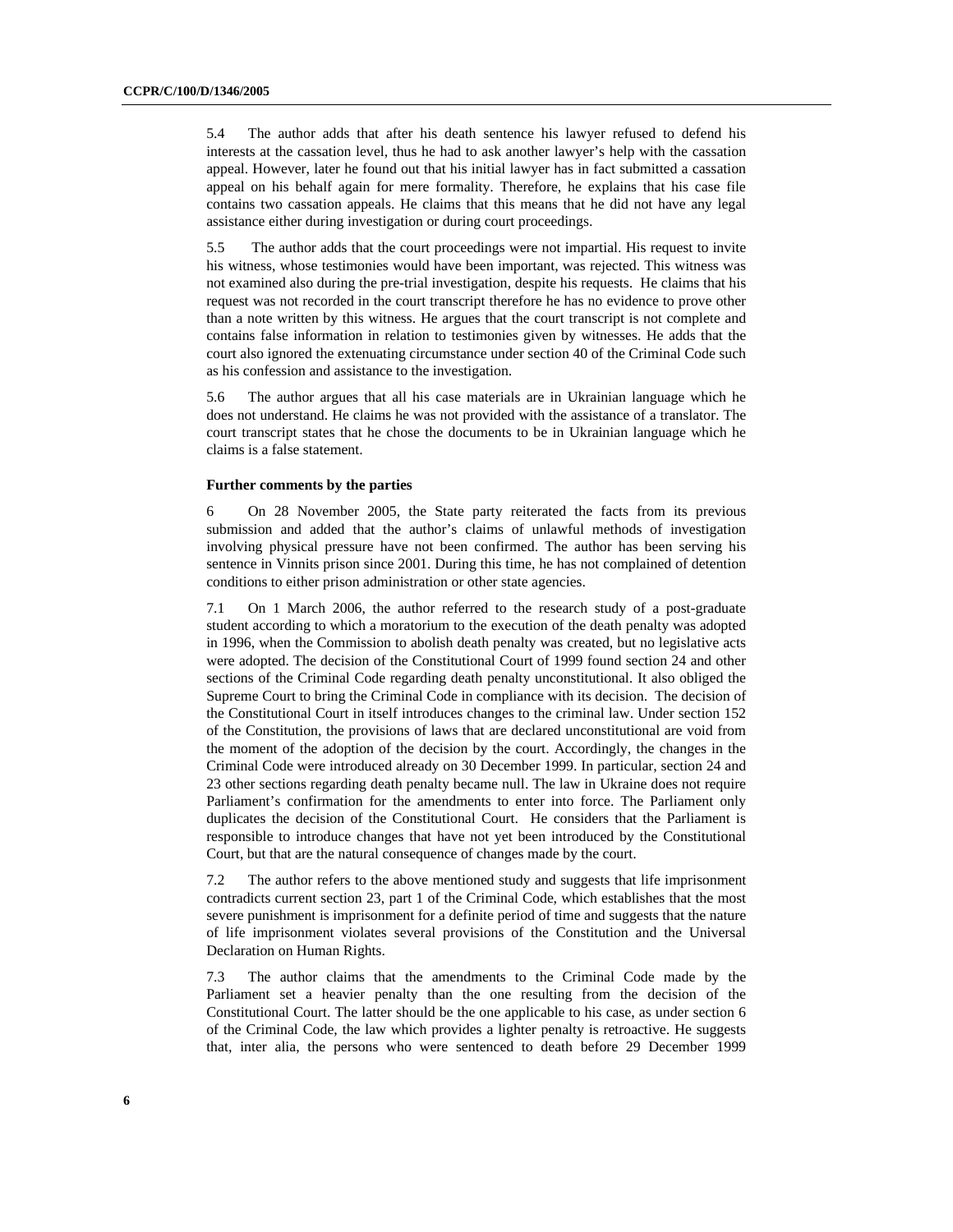(Constitutional Court decision), but whose death sentence has not yet been executed, should benefit from the same procedure as established under section 405 of the Criminal Procedure Code. He suggests that the provision of the above "transition law" should be based on section 58, part 2 of the Constitution which stipulates that the law with lighter penalty should be retroactive, despite the fact that it was not yet in force when the penalty was established.

7.4 On 16 July 2007, 4 June 2008, 2 December 2008 and 26 December 2008 the author submitted copies of his appeals to courts and to the Ombudsperson, all of which were refused. He also attached copies of newspaper articles and a legal analysis prepared by the institute of state and law on the subject of abolition of death penalty and its effect on convicts.

8.1 On 7 February 2008 and 21 November 2009, the State party submitted that the General Prosecutor's office has not found any basis to react on judicial decisions regarding the author. It refers to section 6 of the Criminal Code of 1960 which states that the crime and punishment is determined by the law which is in force at the time of commitment of a crime. The law that annuls punishment for an act of crime or that extenuates the punishment is retroactive and applies from the moment of its enactment even to those acts that were committed prior to its adoption. The law which establishes the punishment for an act of crime or establishes a heavier penalty cannot be applied retroactively. It submits that the decision by the Kiev City Court fully complies with this provision of the code. The penalty for the author's acts established under section 93 (a) of the Criminal Code of 1960 which was in force at the time of commitment of the crime was 8 to 15 years imprisonment or death penalty with confiscation of property. With the adoption of the above mentioned decision of the Constitutional Court all provisions of the Criminal Code that were considered unconstitutional became void from the date of its adoption. In part 3 of the decision the Constitutional Court recommended the Parliament to bring the Criminal Code in compliance with its decision. The law on amendments to the Criminal Code including to the section 93 was adopted by the Parliament on 22 February 2000. However after the decision of the Constitutional Court and prior to the amendments to the Criminal Code by the Parliament there was no law which would annul the penalty or extenuate the punishment for the acts of crime under section 93 of the Criminal Code of 1960.

8.2 The State party further stated that according to the Ministry of Justice, the provision of section 24 of the Criminal Code of 1960 establishing death penalty was temporary and exceptional. It was applied only when the crime was exceptionally severe and when the circumstances did not allow applying lighter punishment. Chapter 2 of the law on amendments to the Criminal Code adopted by the Parliament establishes that review of sentences in relation to persons sentenced to death penalty but whose sentence was not yet executed should be done by the same court that issued the sentence in the first place.

8.3 On 27 May 2009, the State party submitted that under section 85 of the Constitution, only Parliament has a right to adopt laws and introduce amendments to laws. Under sections 6 and 54, paragraph 3 of the Criminal Code of 1960 and section 405 of the Criminal Procedure Code which were in force when the decision of the Constitutional Court was adopted, the punishment for an act of crime which exceeds the punishment for the same act of crime under new law, should be decreased to the maximum extent provided under the new law. The same provisions also exist in section 5 and section 74 of the Criminal Code.

9.1 On 3 August 2009, the author submitted that the State party's observations are unfounded and that it omitted to address the period between 29 December 1999 and 22 February 2000. He reiterates that, during this time, the death penalty was abolished and the maximum penalty was 15 years imprisonment. The State party's reference to the Law on amendments to the Criminal Code which was adopted on 22 February 2000 and entered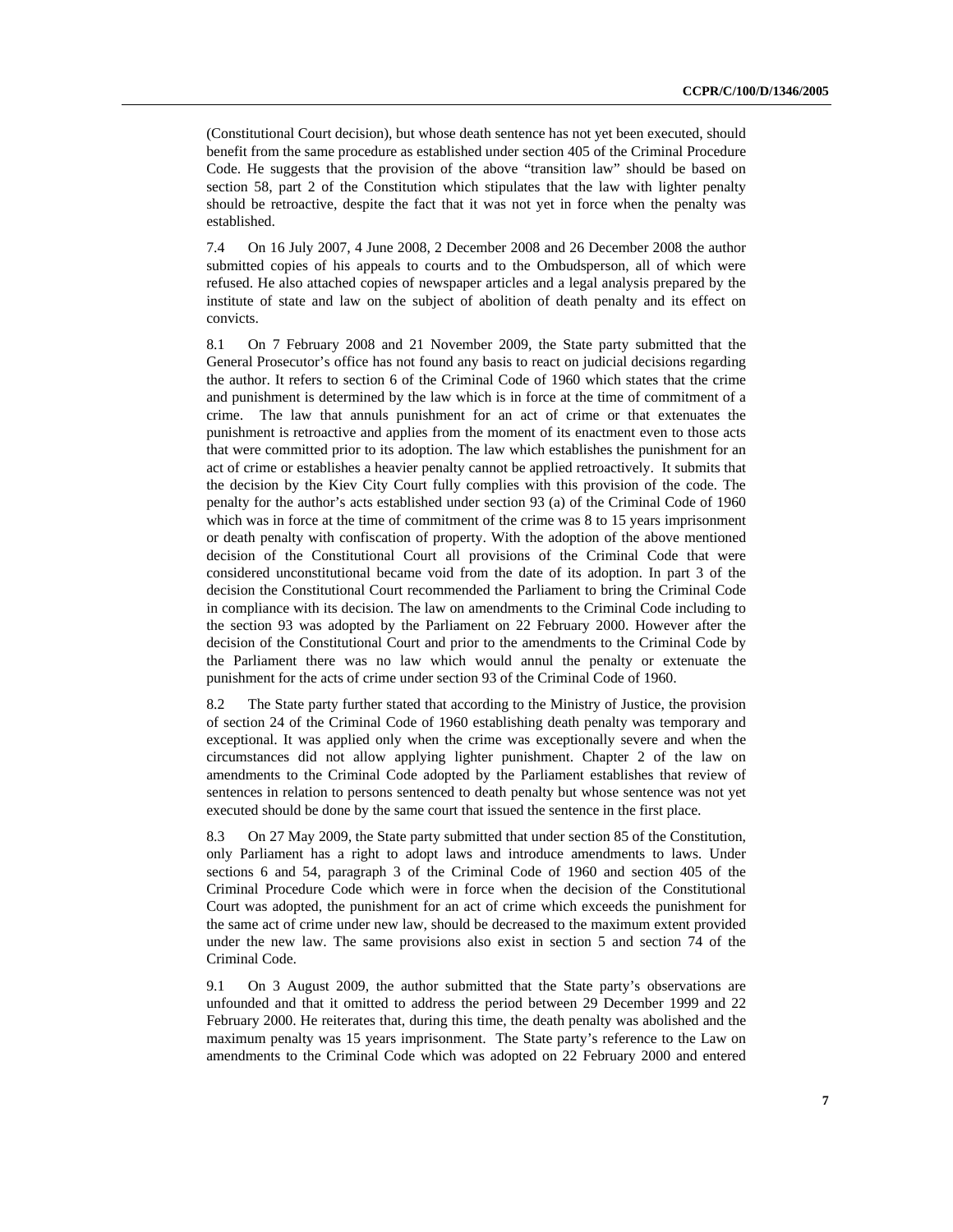into force on 4 April 2000 is not relevant to his case as it was adopted after the Constitutional Court's decision. He claims that section 6 and 54, paragraph 3 of the Criminal Code of 1960 and section 405 of the Criminal Procedure should be applied in his case, as he is asking for the maximum penalty for the crime he committed under the Criminal Code of 1960 which is 15 years imprisonment and not life imprisonment, a penalty that was established much later.

9.2 On 28 October 2009, the author submitted a letter from the Supreme Court in relation to another convicted person and stated that the person who committed a crime between 29 December 1999 and 4 April 2000, for which the previous Code established the death penalty could be given the punishment of 15 years of imprisonment as it was the maximum punishment under the old code during that time. He also submitted a letter from the center on law research which stated that the decision of the Constitutional Court recommended changes in the legislation but did not postpone its own implementation as well as the letter from a law professor stating that persons whose death sentence was commuted to life imprisonment could ask for a pardon.

#### **Issues and proceedings before the Committee**

#### *Consideration of admissibility*

10.1 Before considering any claim contained in a communication, the Human Rights Committee must, in accordance with rule 93 of its rules of procedure, decide whether or not it is admissible under the Optional Protocol to the Covenant.

10.2 The Committee has ascertained, as required under article 5, paragraph 2 (a), of the Optional Protocol, that the matter is not being examined under another procedure of international investigation or settlement.

10.3 The Committee notes the author's claims, that there were factual mistakes in his indictment and sentence, which allegedly also lacked evidence, that the trial was not impartial and the sentence was based only on his confession and did not take into account the mitigating circumstances; his request to invite a witness was also denied. The State party, on the other hand, argues that the court assessed the evidence, qualified his actions and issued the sentence correctly. The Committee observes that the author's claims relate to the evaluation of facts and evidence by the State party's courts. It recalls that it is generally for the courts of States parties to evaluate facts and evidence in a particular case, unless it can be ascertained that the evaluation was clearly arbitrary or amounted to a denial of justice<sup>1</sup>. The material before the Committee does not contain enough elements to demonstrate that the court proceedings suffered from such defects. Accordingly, the Committee considers that the author has failed to substantiate the claims under article 14, paragraphs 1 and 3 (e) and declares them inadmissible under article 2 of the Optional Protocol.

10.4 Furthermore, the Committee notes the author's claims, that his right to reexamination of his sentence in his presence was violated, that with the establishment of the new penalty he was convicted twice for the same crime, that he was subjected to illtreatment during the interrogations by the police, that his right to an effective legal assistance were violated and that he was not provided with the assistance of a translator. However, the Committee considers that the author did not provide sufficient details or documentation on any of these claims. Accordingly, the Committee concludes that the

<sup>&</sup>lt;sup>1</sup> See, inter alia, Communication No. 541/1993, *Errol Simms v. Jamaica*, inadmissibility decision adopted on 3 April 1995, paragraph 6.2.